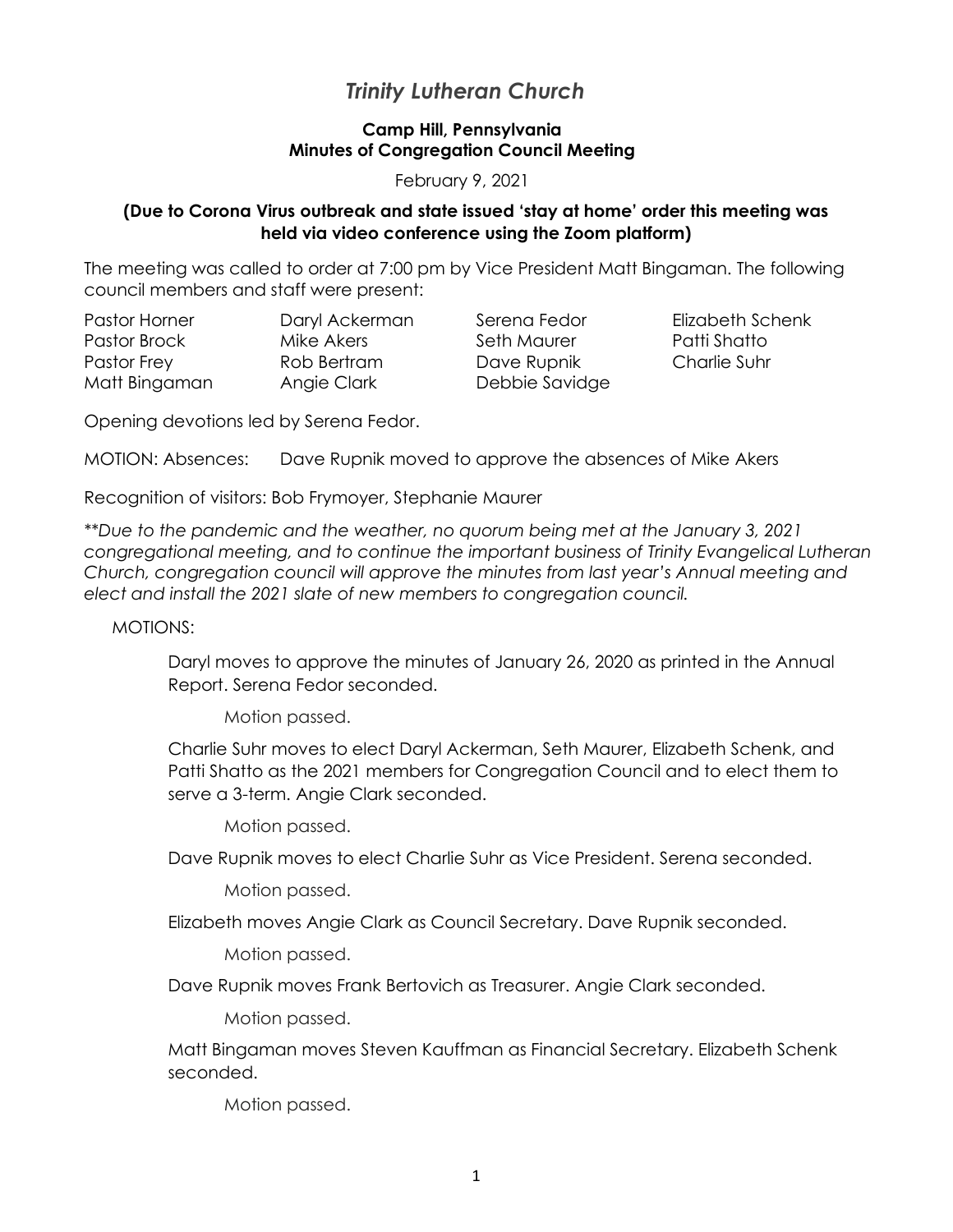Angie Clark moves to appoint Steve Kauffman as assistant to the Secretary. Serena Fedor seconded.

Motion passed.

Dave Rupnik moves to approve the committee chairs and team facilitators as presented and corrected. Pastor Horner seconded.

Motion passed.

Matt Bingaman moves to elect Brian Falck to lead Give Serve Lead. Seth Maurer seconded.

Motion passed.

Daryl Ackerman moves to approve the following authorized signers for financial transactions: Daryl Ackerman, Finance Committee Chair; Frank Bertovich, treasurer; Paul Hensel, Director for Finance; and Steve Kauffman, Financial Secretary. Serena seconded.

Motion passed.

Welcome New Council Members / Introductions

Installation of new council member – Pastor Horner

Administrative Information Session – Steve Kauffman

MOTION: Minutes Dave Rupnik moved to approve the minutes of the January 12, 2020 meeting as corrected. Motion carried.

Staff Reports: Reports are on file for Pastor Horner, Pastor Brock, Pastor Frey, Tim Koch, Peter Fox, Debbie Wilson, Kelly Falck, and Stephanie Maurer, Paul Hensel

Pastor Horner written report is posted: - He highlighted that committees should be thinking ahead as to what the church will look like when we get back to our new normal. He welcome anyone to come to him with questions

Pastor Brock no written report is posted: nothing to add.

Pastor Frey written report is posted: - nothing to add.

Stephanie Maurer written report is posted - She highlighted that a Lenten and Easter mailing will be coming to your house. No Lenten boxes this year, a percentage of Lenten offerings will go to support of two great ministries typically supported by Lenten box collection.

President's written report is posted: Matt added that since becoming president he has attended the finance committee meeting and plans to try to attend each of the other committee meeting this during this year.

Vice President's no written report is posted: - nothing to add.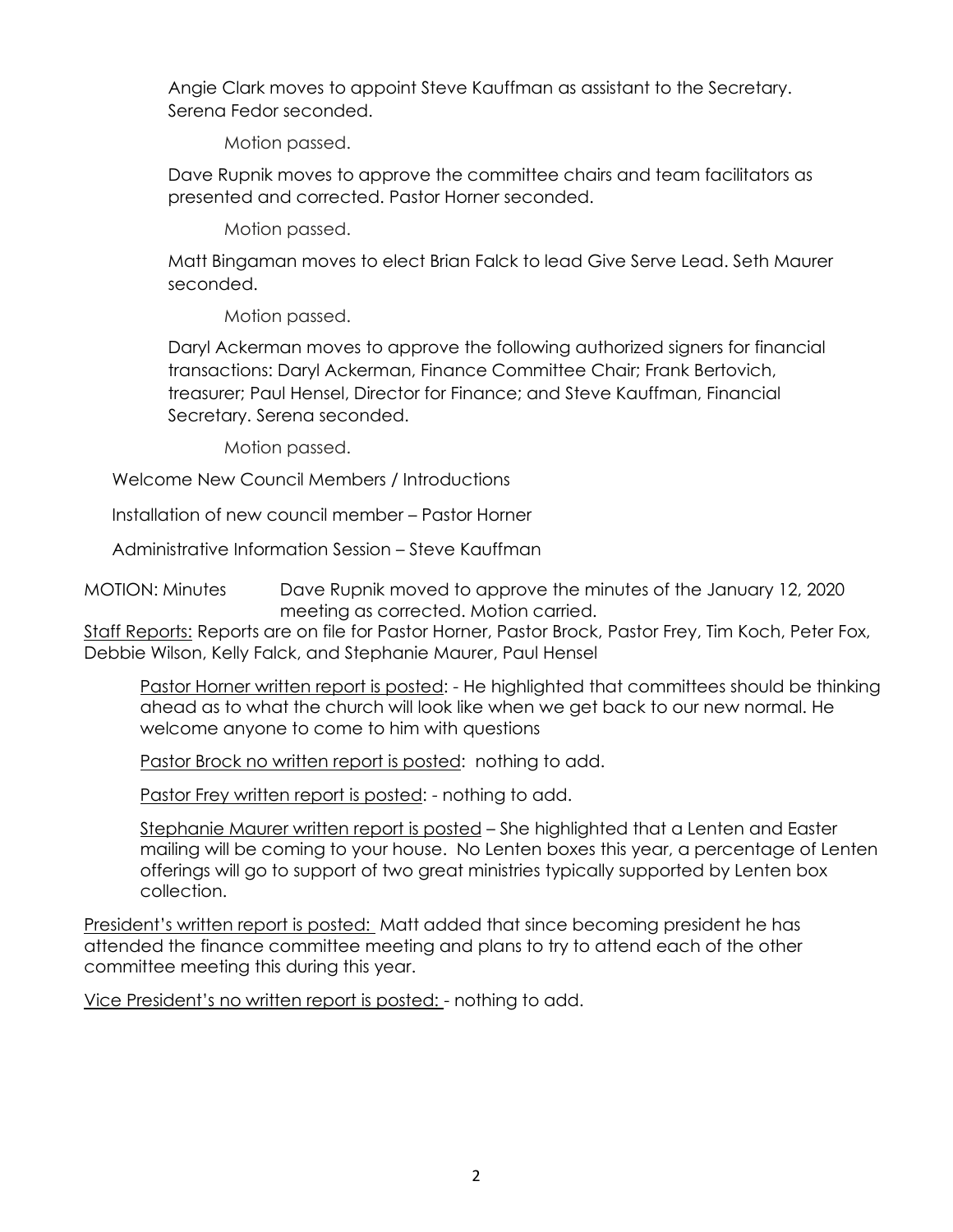### Petitions and Communications:

• An email vote was administered on January 27<sup>th</sup> with the following motion:

## **MOTION:**

Charlie Suhr moved to elect Matt Bingaman as our 2021 Congregation Council President. Motion passed.

### Committees and Teams Reports:

## Administrative Committees:

Executive Committee Reports:

The Executive Committee approved an additional \$5,000 from the Quasiendowment Fund (to supplement the previous \$240,000 and the \$20,000 Synod contribution), for 1959 Parsonage renovation project, in an email vote on January 18, 2020.

Treasurer's Report and Finance:

Finance: Daryl Ackerman's: Report is on file. Highlighted that we are currently doing ok with the budget so far. There was also briefly discussion PPE loan disbursement.

Appeal Finance Subcommittee: Bob Frymoyer - Report is on file. He gave a presentation on the Appeal and where we stand with the appeal.

Bricks are being salvaged from the exterior wall from the existing 1956 Nave – discussion are underway on engraving these bricks from Trinity's history and selling them for members and friends using funds towards completion of the project.

Investment Subcommittee: Keith Huntzinger - No report on file

Administration and Personnel: Patti Shatto, Chair – Report is on file.

Property Committee: Dave Rupnik report is on file. He highlighted that the renovations to our 1959 parsonage will begin in March.

Building Planning team – Charlie Suhr, facilitator. Report is on file. Charlie provided an update including explanation on various change orders up for approval.

Strategic Planning: Bob Frymoyer' s report is on file.

## Ministry Team Reports:

Appeal Awareness Team: Rick Sten - Report on file.

Arts: Mary Haar, team lead. No report on file

Community Outreach Ministries: Mitzi Jones, team lead, Report is on file.

Faith Formation: Serena Fedor, team lead. - No report on file

- 1. Preschool Taskforce/ Board No report on file
- 2. Faith Formation Taskforce Serena Fedor Report on file. She highlighted their seeking members input on the future of faith formation at Trinity. She urged members and leadership to participating in focus groups to provide your feedback. There is a form on website.

Fellowship: Rich Sten, team lead. report is on file.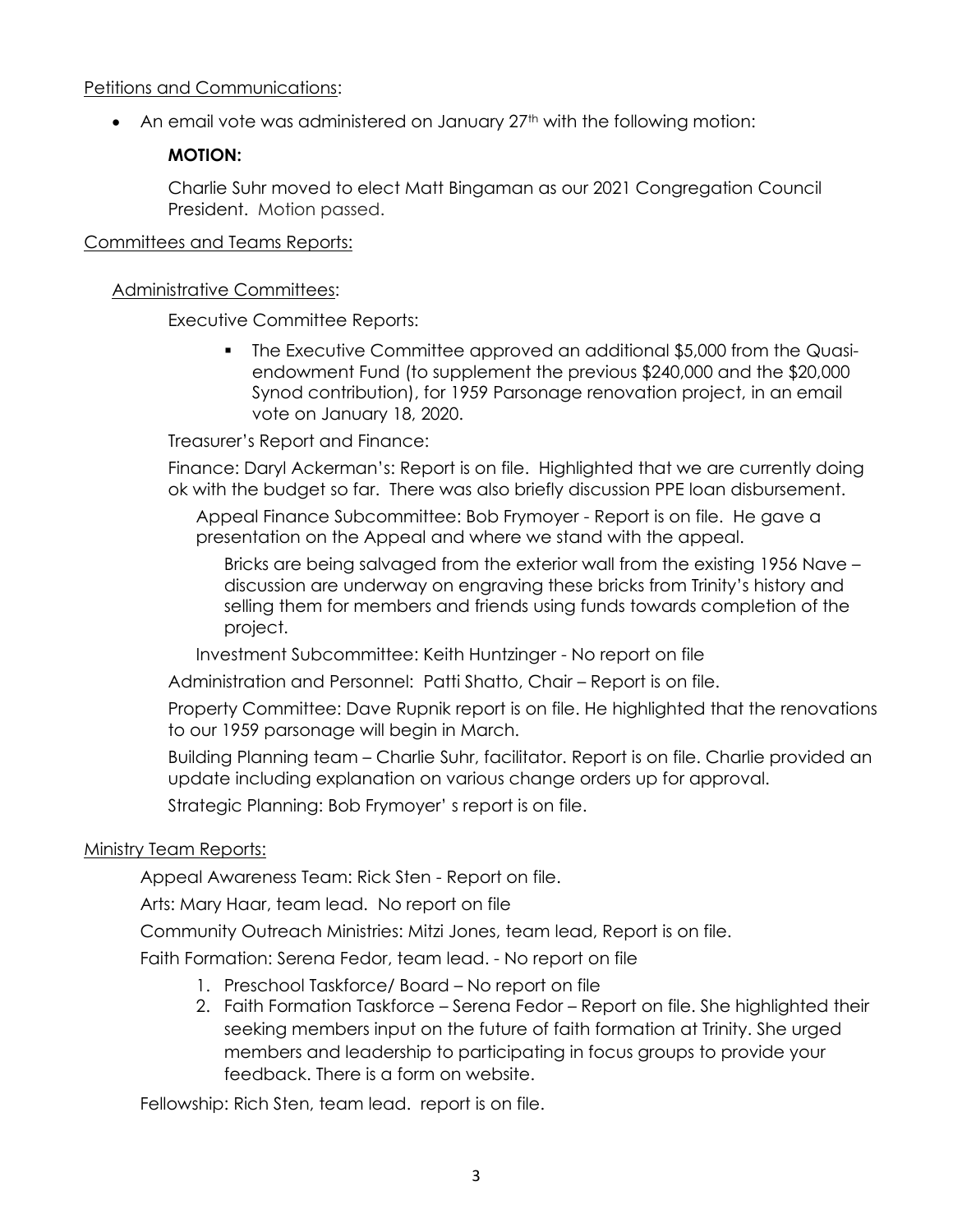Give Serve Lead: Mike Schwalm, team lead - No report is on file. IT/AV: Jon Lobaugh, team lead - No report Missions: Mary Ellen Hettinger, team lead. Report is on file. Publicity and Communications: Jessica Shaeffer, team lead. Report is on file. Safety Team: Ron Stern, team lead. Report is on file Worship Ministry: Jane Killian, team lead. Report is on file Youth Ministry: Julia Fogg, team lead. No Report on file Webmasters – Report on file

Actionable items:

### **MOTION:**

*Daryl Finance Committee recommends to Council to spend \$6,000 from MIRA at 1959 Market Street to replace the porch roof (includes a five-year warranty). Elizabeth Seconded*

Discussion ensued. Motion passed.

*Dave Rupnik moves a property team recommendation to approve the final building contract and enter into an agreement with Design build contractor Weidner Construction, in the amount of \$250,891, to be paid out Quasi Endowment, plus contribution by the synod in the amount 20k as previously approved, which needed to be acted on immediately and signed off by our congregational president, Matt Bingaman,* council hereby *certifies all actions taken by President Bingaman and any others were taken consistent with the foregoing resolution. Elizabeth Schenck Seconded*

Discussion ensued. Motion passed.

*Charlie Suhr moves a recommendation by the building planning team to congregation council that the change orders, 5R, 7R, 8R, 9R, 10R, 11 & 12, together totaling \$30,260.93, be approved by council as presented, and to be paid out of the honor our past, plan our future funds. David Rupnik Seconded*

Discussion ensued. Motion passed.